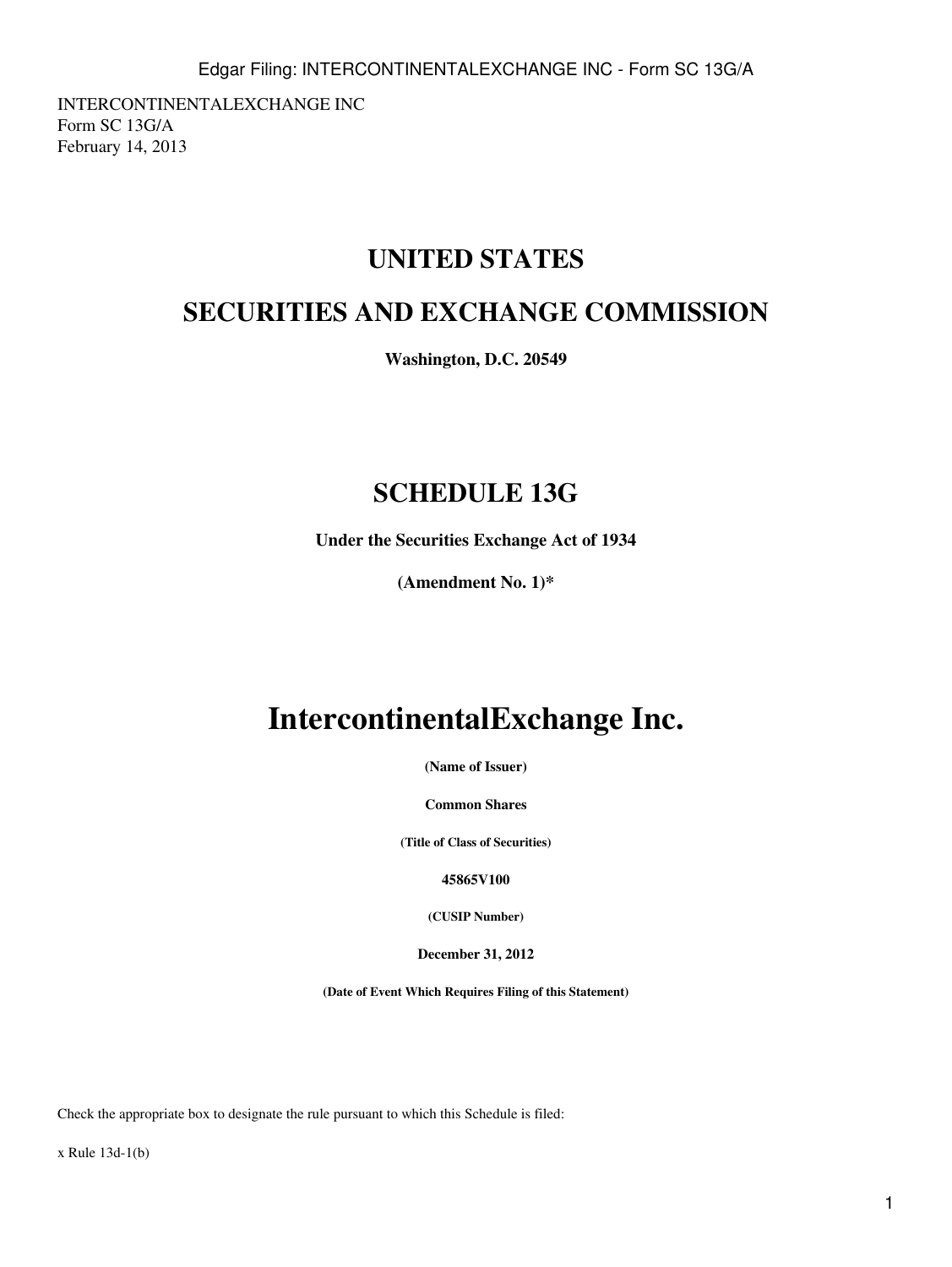## Edgar Filing: INTERCONTINENTALEXCHANGE INC - Form SC 13G/A

¨ Rule 13d-1(c)

¨ Rule 13d-1(d)

\* The remainder of this cover page shall be filled out for a reporting person s initial filing on this form with respect to the subject class of securities, and for any subsequent amendment containing information which would alter the disclosures provided in a prior cover page. The information required in the remainder of this cover page shall not be deemed to be filed for the purpose of Section 18 of the Securities Exchange Act of 1934 (Act) or otherwise subject to the liabilities of that section of the Act but shall be subject to all other provisions of the Act (however, see the Notes).

Page 1 of 17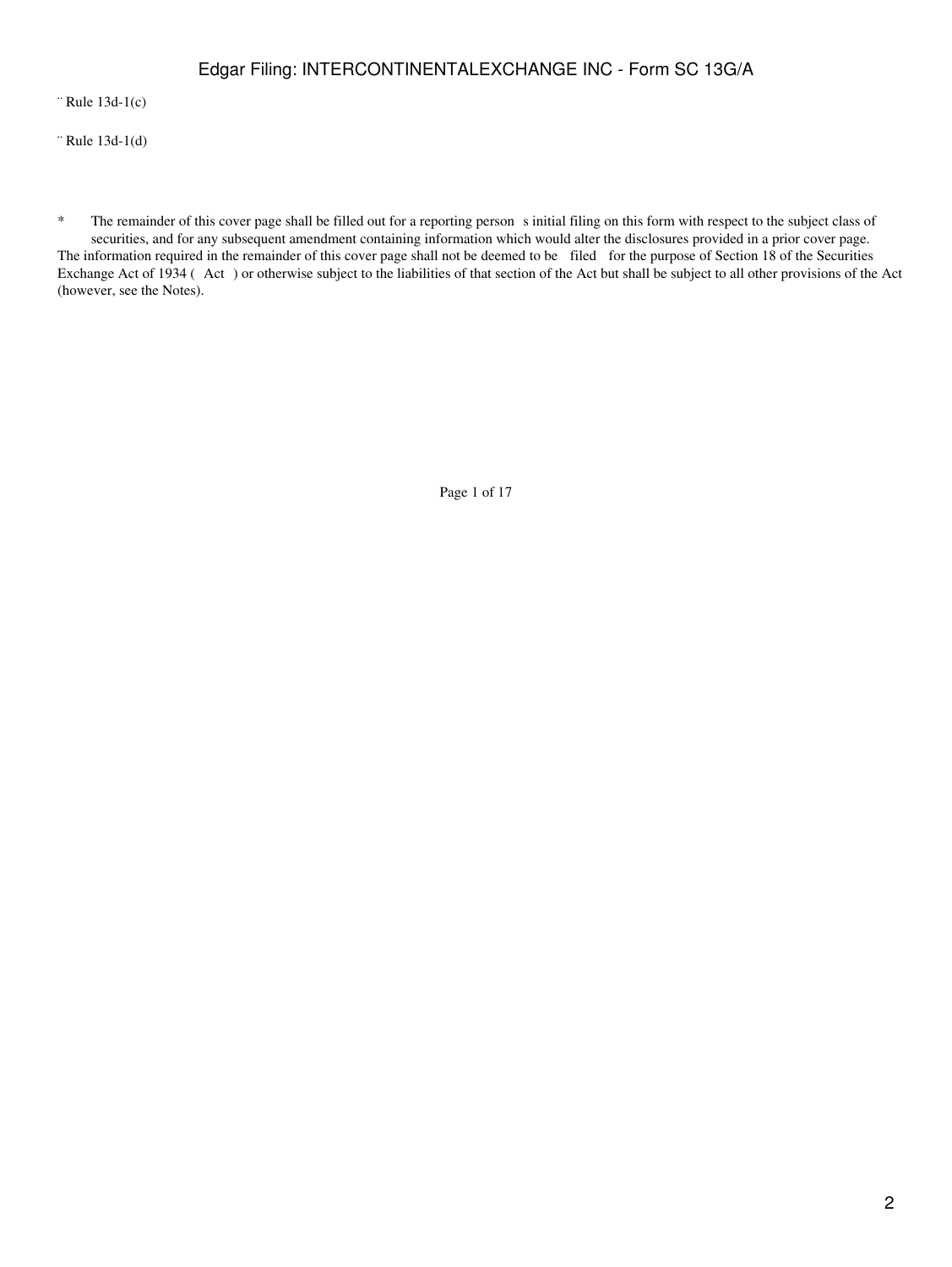1. Names of Reporting Persons

Macquarie Group Limited

2. Check the Appropriate Box if a Member of a Group (See Instructions)

(a)  $x$  (b)  $\dddot{ }$ 

- 3. SEC Use Only
- 4. Citizenship or Place of Organization

| Sydney, New South Wales Australia |  |
|-----------------------------------|--|
| 5. Sole Voting Power              |  |

Number of

Shares Beneficially Owned by Each Reporting Person With 0 6. Shared Voting Power  $\theta$ 7. Sole Dispositive Power 0 8. Shared Dispositive Power

 $\theta$ 

9. Aggregate Amount Beneficially Owned by Each Reporting Person

4,266,425 deemed beneficially owned due to reporting persons ownership of Macquarie Bank Limited, Macquarie Investment Management Limited, Delaware Management Holdings Inc. and Delaware Management Business Trust whose individual holdings are shown on the following forms.

10. Check if the Aggregate Amount in Row (9) Excludes Certain Shares (See Instructions) <sup>"</sup>

11. Percent of Class Represented by Amount in Row (9)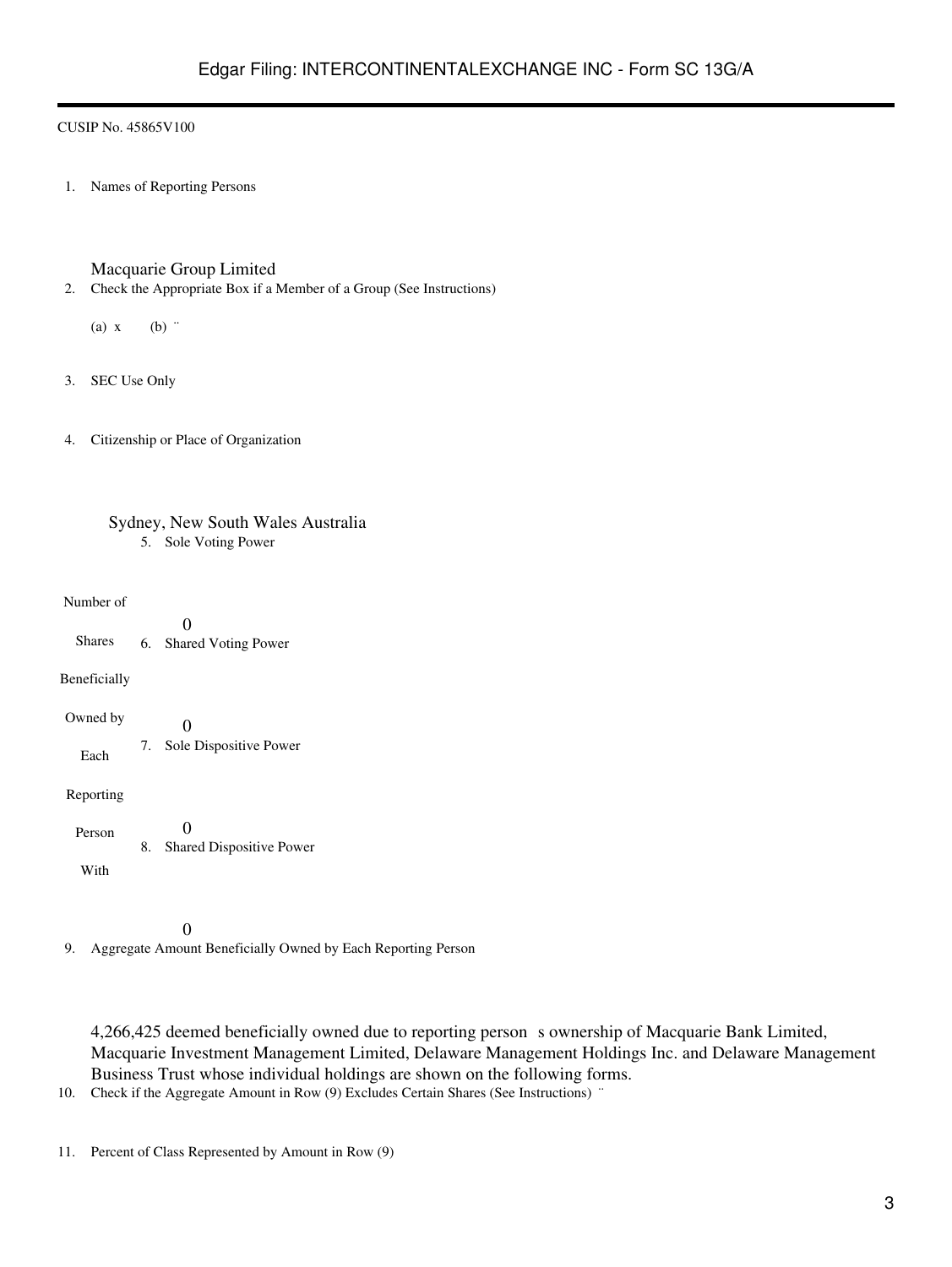5.87%

12. Type of Reporting Person (See Instructions)

HC

Page 2 of 17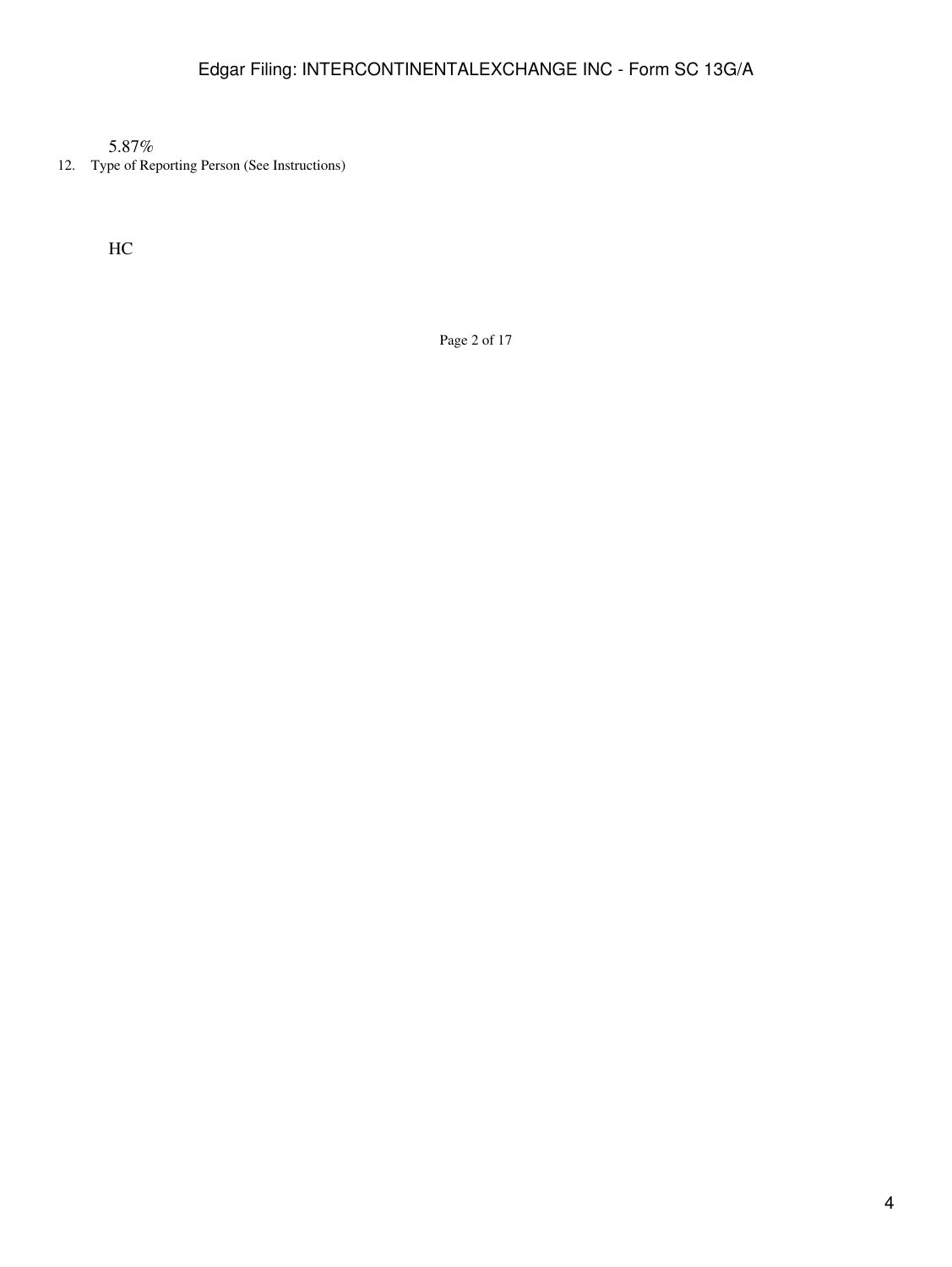1. Names of Reporting Persons

Macquarie Bank Limited

- 2. Check the Appropriate Box if a Member of a Group (See Instructions)
	- (a)  $x$  (b)  $\dddot{ }$
- 3. SEC Use Only
- 4. Citizenship or Place of Organization

| Sydney, New South Wales, Australia |  |
|------------------------------------|--|
| 5. Sole Voting Power               |  |

Number of

| <b>Shares</b> |    |                                    |
|---------------|----|------------------------------------|
| Beneficially  | 6. | <b>Shared Voting Power</b>         |
| Owned by      |    |                                    |
| Each          | 7. | $\Omega$<br>Sole Dispositive Power |
| Reporting     |    |                                    |
| Person        | 8. | <b>Shared Dispositive Power</b>    |
| With          |    |                                    |
|               |    |                                    |

9. Aggregate Amount Beneficially Owned by Each Reporting Person

4,266,425 deemed beneficially owned due to reporting person s ownership of Macquarie Investment Management Limited, Delaware Management Holdings Inc. and Delaware Management Business Trust whose individual holdings are shown on the following forms.

10. Check if the Aggregate Amount in Row (9) Excludes Certain Shares (See Instructions) "

11. Percent of Class Represented by Amount in Row (9)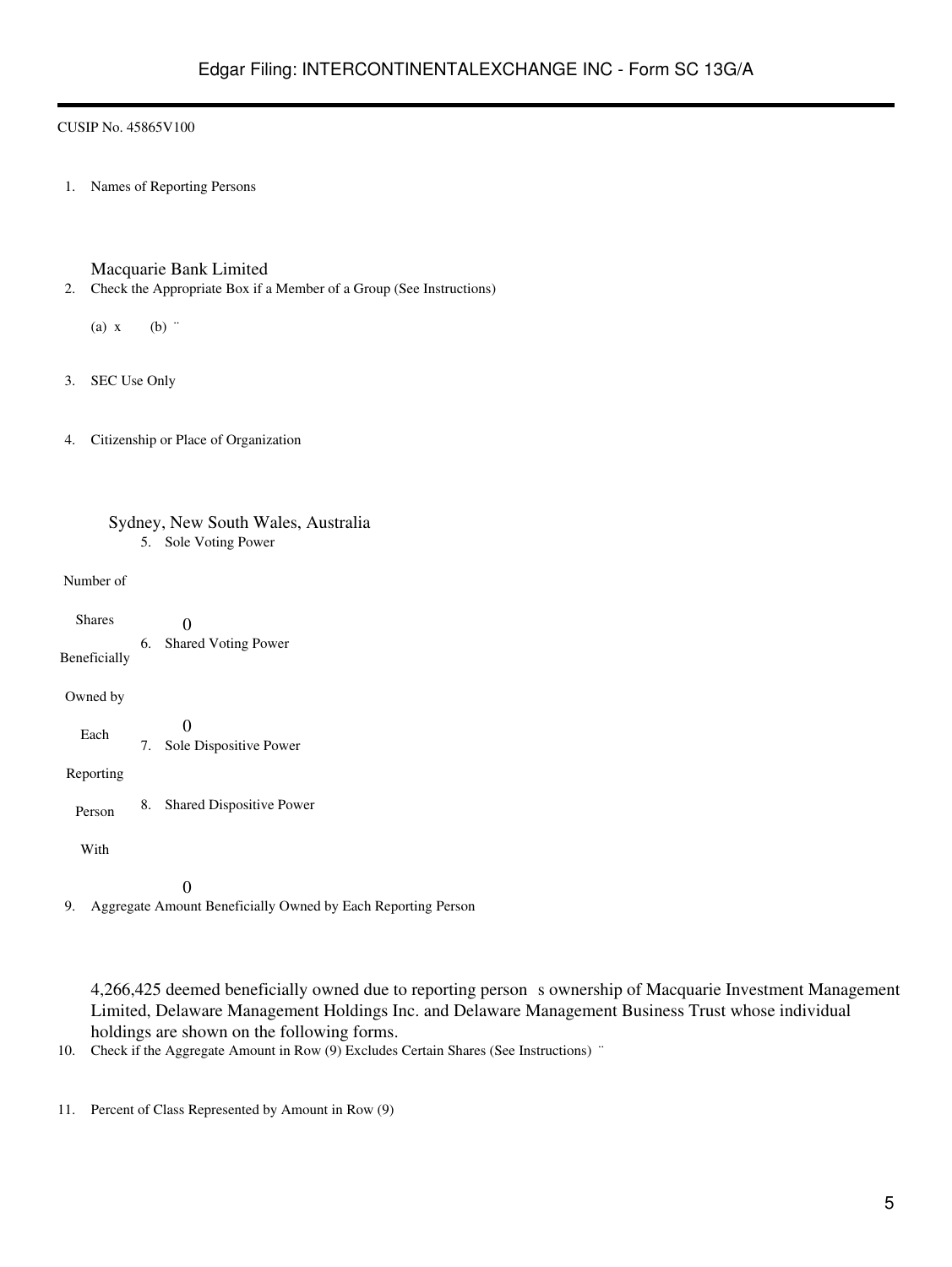5.87%

12. Type of Reporting Person (See Instructions)

CO

Page 3 of 17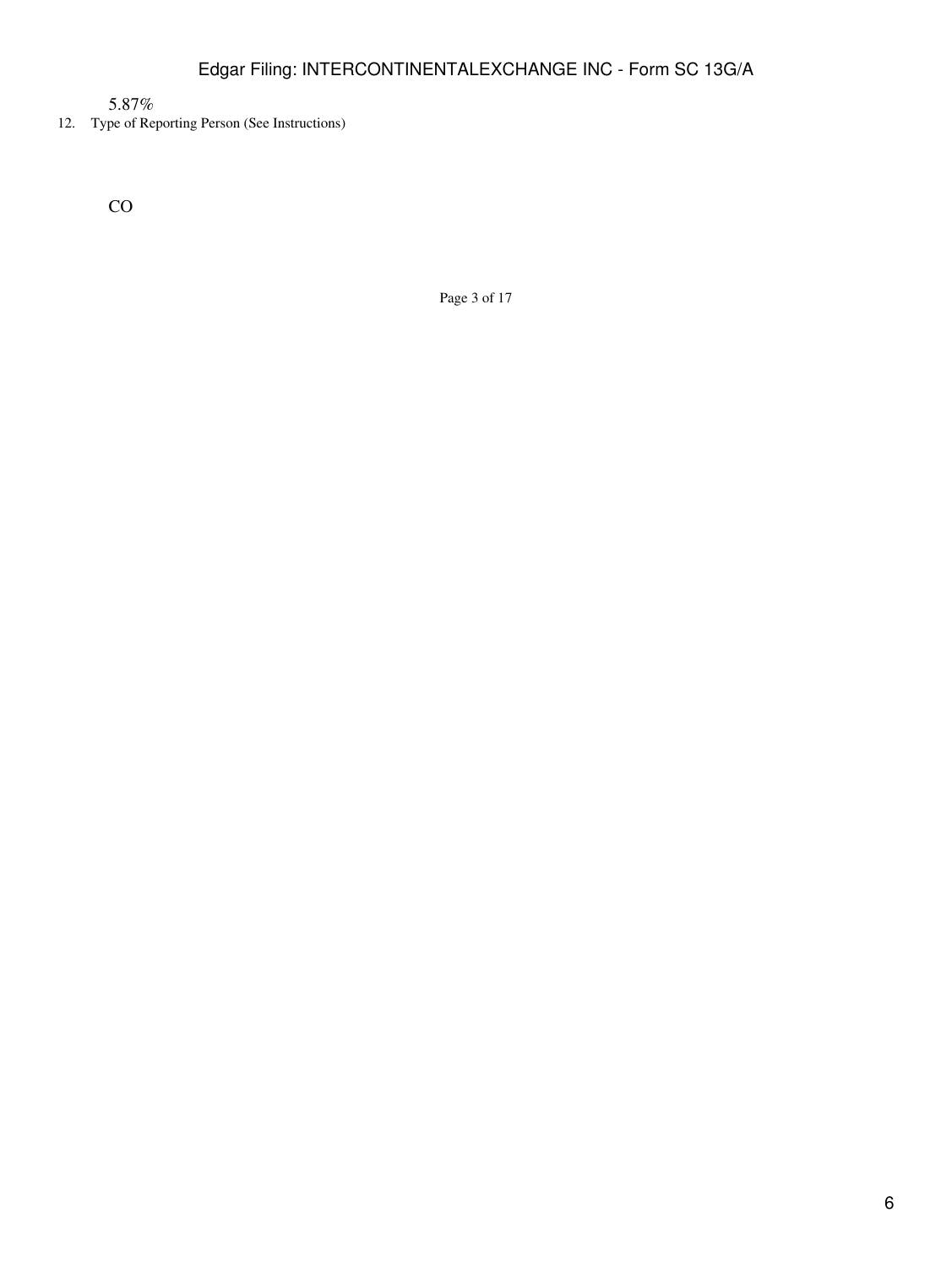1. Names of Reporting Persons

Macquarie Investment Management Limited

2. Check the Appropriate Box if a Member of a Group (See Instructions)

(a)  $x$  (b)  $\dddot{ }$ 

- 3. SEC Use Only
- 4. Citizenship or Place of Organization

| Sydney, New South Wales, Australia |
|------------------------------------|
| 5. Sole Voting Power               |

## Number of

Shares 1,130 6. Shared Voting Power

Beneficially

Owned by Each  $\overline{0}$ 7. Sole Dispositive Power

Reporting

| Person | 1.130                       |
|--------|-----------------------------|
|        | 8. Shared Dispositive Power |
| With   |                             |

0

9. Aggregate Amount Beneficially Owned by Each Reporting Person

## 1,130

10. Check if the Aggregate Amount in Row (9) Excludes Certain Shares (See Instructions) "

11. Percent of Class Represented by Amount in Row (9)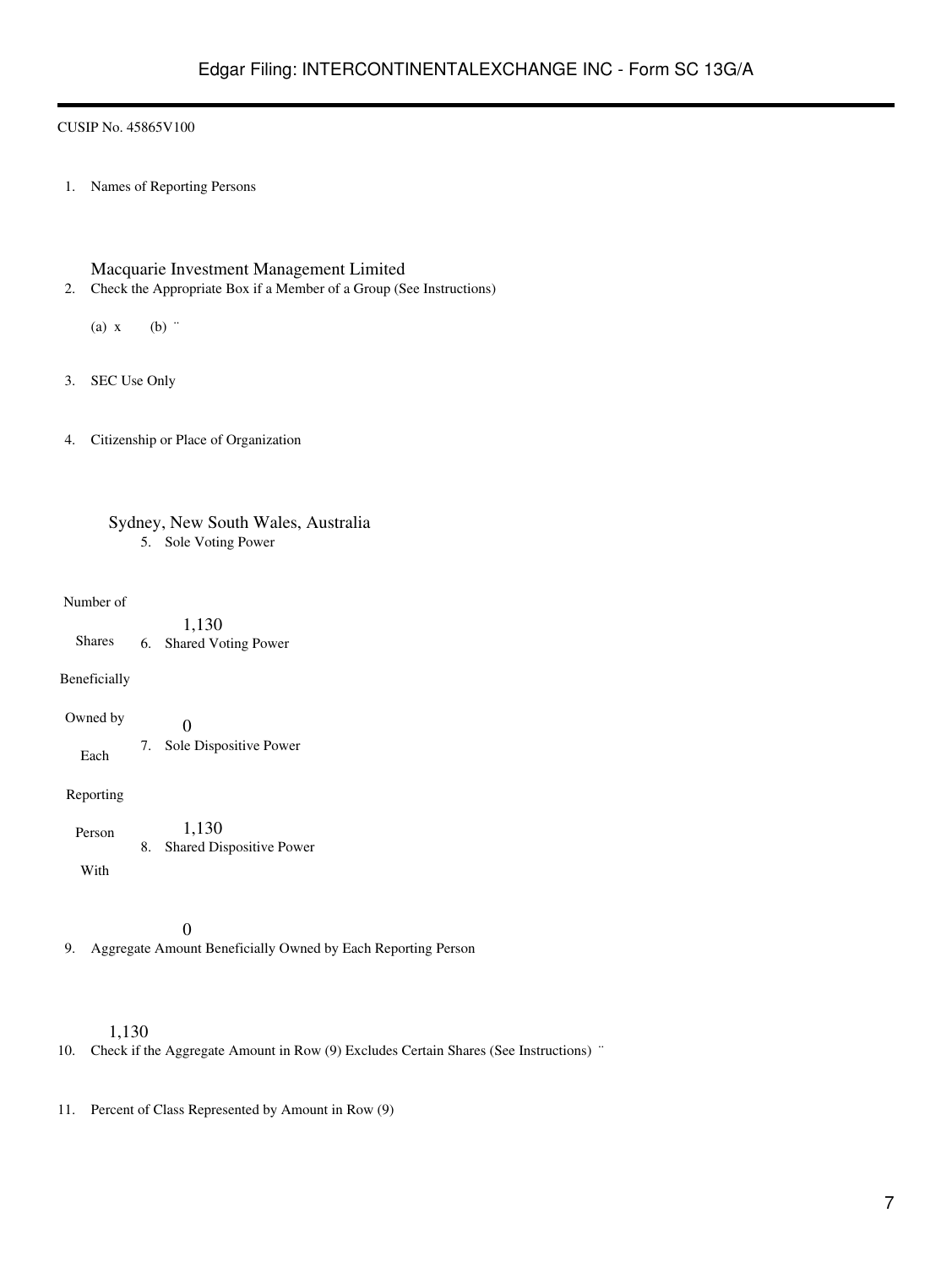$0\%$ 

## 12. Type of Reporting Person (See Instructions)

CO

Page 4 of 17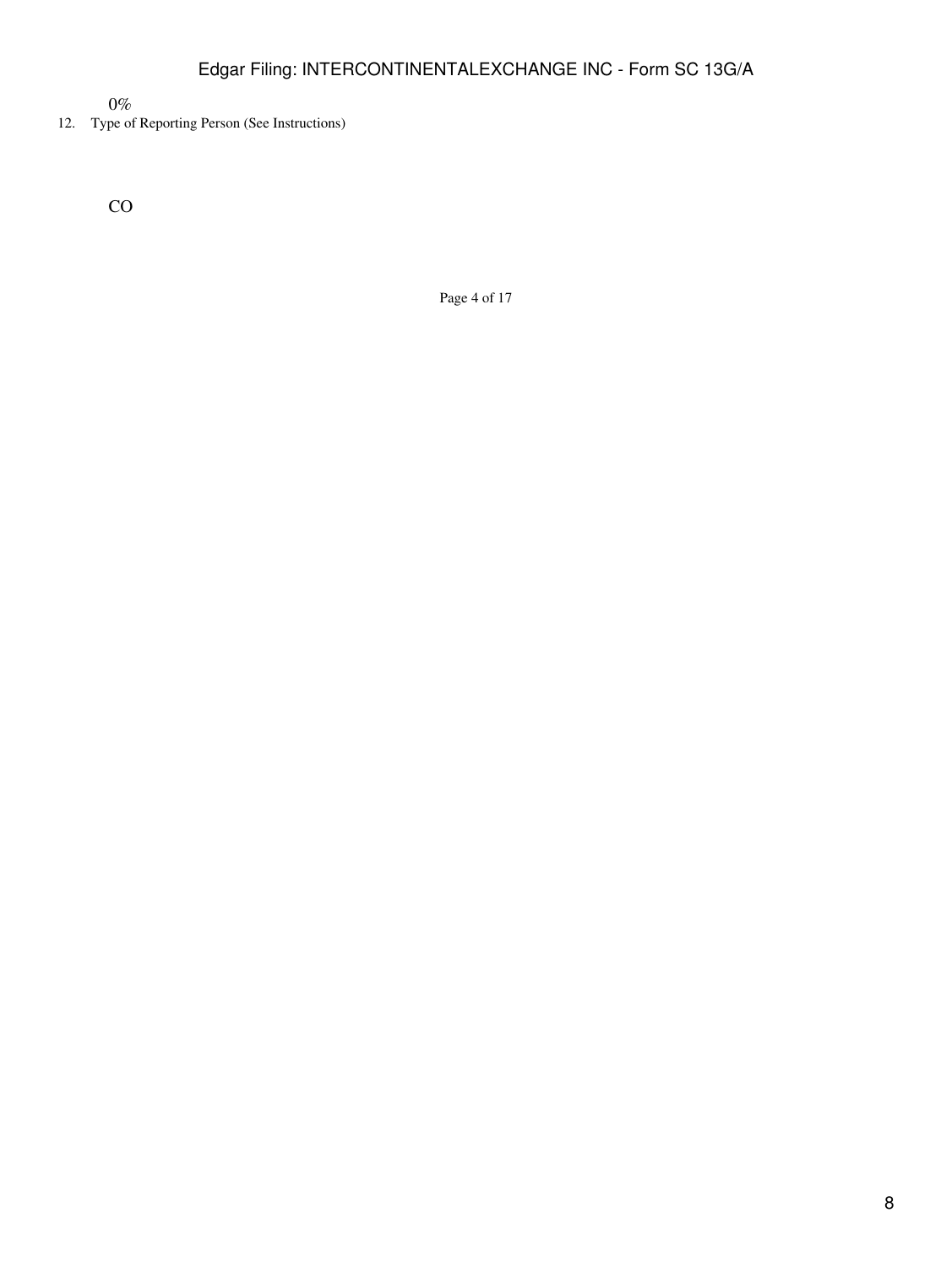1. Names of Reporting Persons

Delaware Management Holdings Inc.

2. Check the Appropriate Box if a Member of a Group (See Instructions)

(a)  $x$  (b)  $\dddot{ }$ 

3. SEC Use Only

4. Citizenship or Place of Organization

## State of Delaware

5. Sole Voting Power

Number of

Shares

Beneficially 4,265,295 6. Shared Voting Power

Owned by

Each

7. Sole Dispositive Power

Reporting

Person 4,265,295 8. Shared Dispositive Power

With

9. Aggregate Amount Beneficially Owned by Each Reporting Person

4,265,295 deemed beneficially owned due to reporting person s ownership of Delaware Management Business Trust

10. Check if the Aggregate Amount in Row (9) Excludes Certain Shares (See Instructions) "

11. Percent of Class Represented by Amount in Row (9)

5.87%

12. Type of Reporting Person (See Instructions)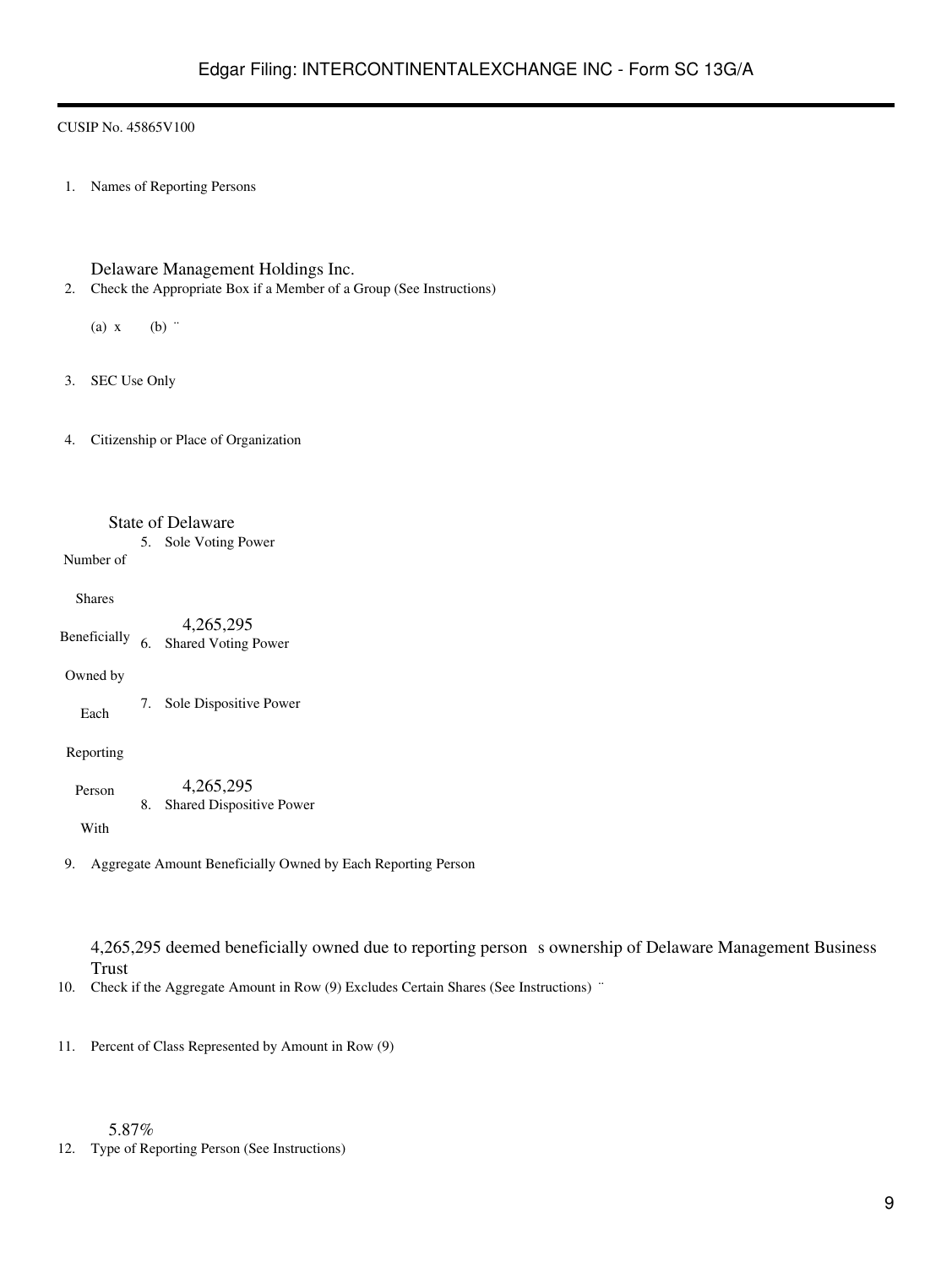HC

Page 5 of 17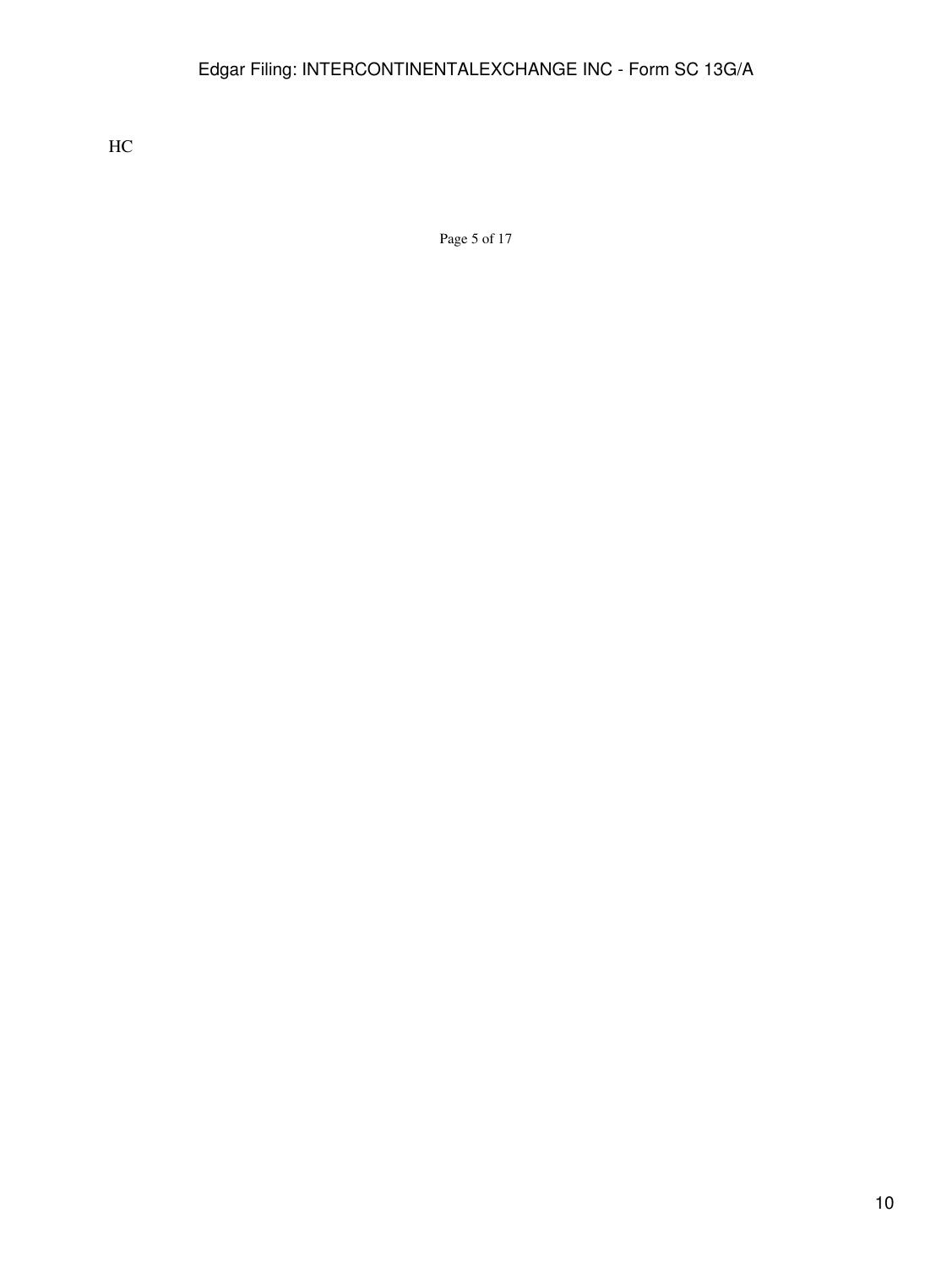1. Names of Reporting Persons

Delaware Management Business Trust

2. Check the Appropriate Box if a Member of a Group (See Instructions)

(a)  $x$  (b)  $\dddot{ }$ 

3. SEC Use Only

4. Citizenship or Place of Organization

## State of Delaware

5. Sole Voting Power

Number of

## Shares

Beneficially 4,265,295 6. Shared Voting Power

## Owned by

Each

7. Sole Dispositive Power

## Reporting

Person 4,265,295 8. Shared Dispositive Power

With

9. Aggregate Amount Beneficially Owned by Each Reporting Person

## 4,265,295

10. Check if the Aggregate Amount in Row (9) Excludes Certain Shares (See Instructions) "

11. Percent of Class Represented by Amount in Row (9)

## 5.87%

12. Type of Reporting Person (See Instructions)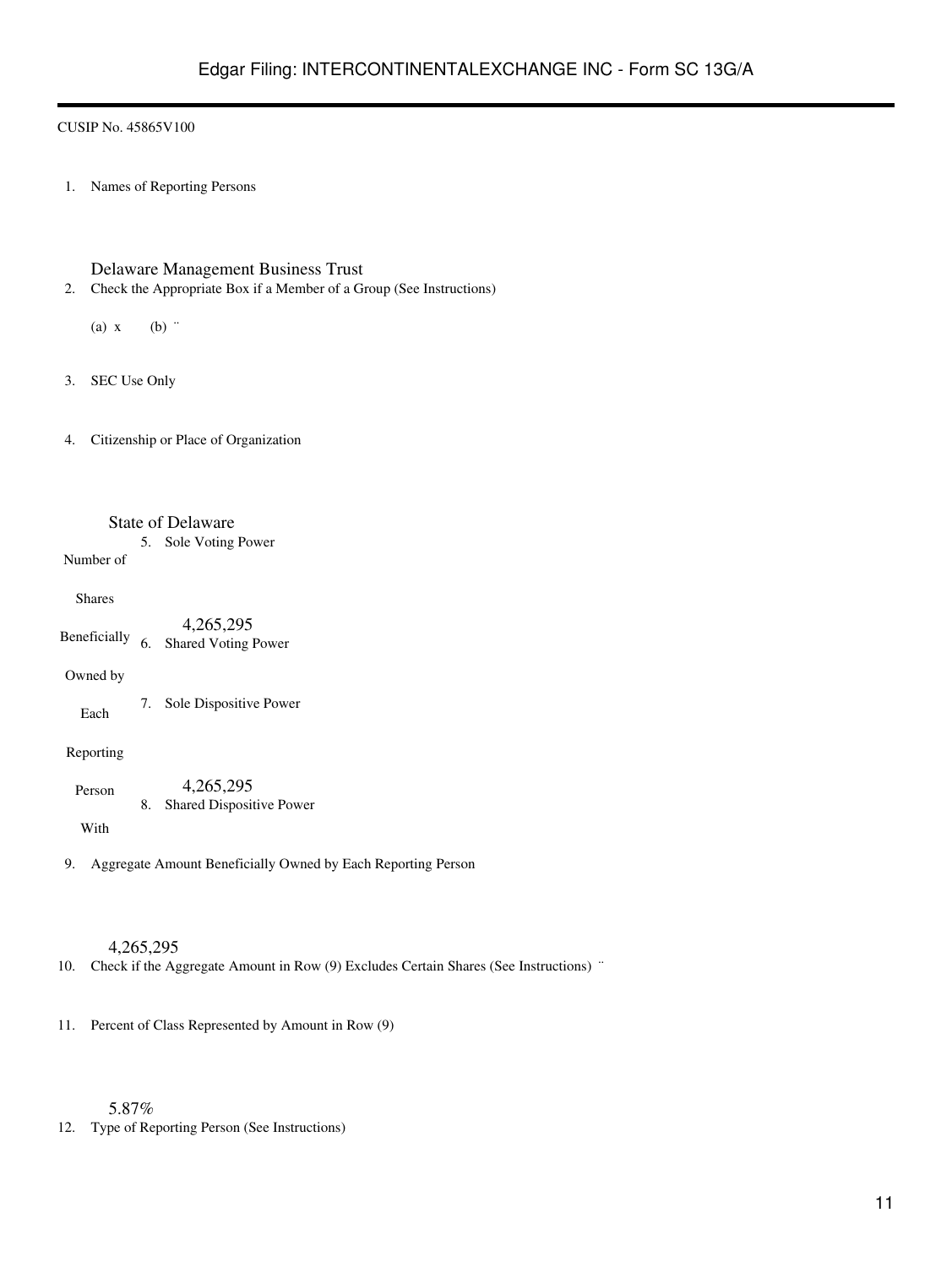IA

Page 6 of 17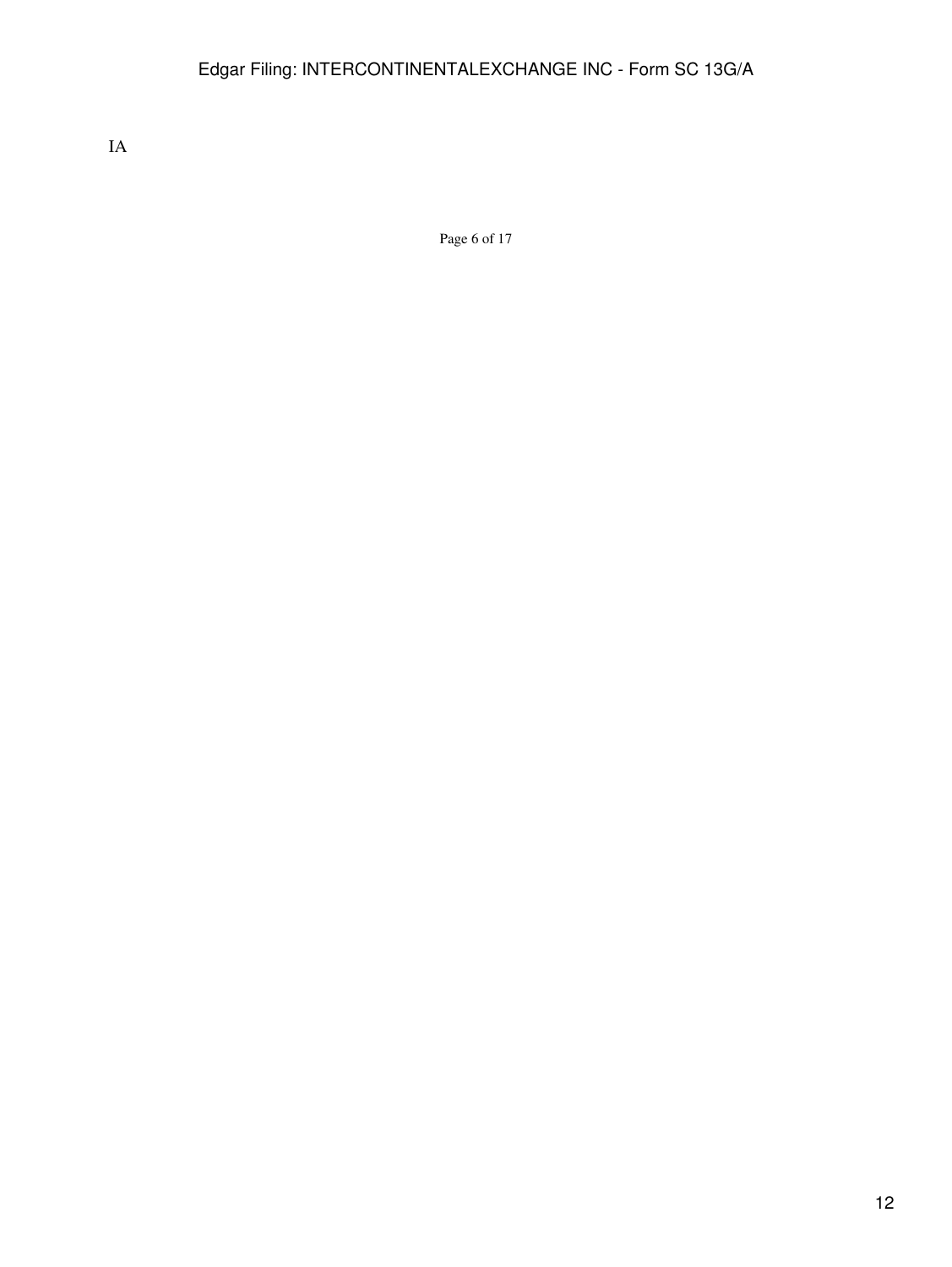| <b>Item 1.</b> (a) |     | Name of Issuer                                                                                                                                                                                                                                                                                                                                            |
|--------------------|-----|-----------------------------------------------------------------------------------------------------------------------------------------------------------------------------------------------------------------------------------------------------------------------------------------------------------------------------------------------------------|
|                    |     | IntercontinentalExchange Inc.                                                                                                                                                                                                                                                                                                                             |
|                    | (b) | Address of Issuer s Principal Executive Offices                                                                                                                                                                                                                                                                                                           |
|                    |     | 2100 Riveredge Parkway, Suite 500, Atlanta GA 30328                                                                                                                                                                                                                                                                                                       |
| <b>Item 2.</b> (a) |     | Name of Person Filing                                                                                                                                                                                                                                                                                                                                     |
|                    |     | This Schedule 13G is jointly filed by Macquarie Group Limited, Macquarie Bank Limited, Macquarie<br>Investment Management Limited, Delaware Management Holdings, Inc. and Delaware Management<br><b>Business Trust.</b>                                                                                                                                   |
|                    | (b) | Address of Principal Business Office or, if none, Residence                                                                                                                                                                                                                                                                                               |
|                    |     | The principal business address of Macquarie Group Limited, Macquarie Bank Limited and Macquarie<br>Investment Management Limited is No.1 Martin Place Sydney, New South Wales, Australia. The principal<br>business address of Delaware Management Holdings Inc, and Delaware Management Business Trust is 2005<br>Market Street, Philadelphia, PA 19103. |
|                    | (c) | Citizenship                                                                                                                                                                                                                                                                                                                                               |
|                    |     | Macquarie Group Limited, Macquarie Bank Limited and Macquarie Investment Management Limited -<br>Sydney, New South Wales, Australia Corporation. Delaware Management Holdings Inc. and Delaware<br>Management Business Trust incorporated or formed under the laws of the State of Delaware.                                                              |
|                    | (d) | Title of Class of Securities                                                                                                                                                                                                                                                                                                                              |
|                    |     | Common Stock                                                                                                                                                                                                                                                                                                                                              |
|                    | (e) | <b>CUSIP</b> Number                                                                                                                                                                                                                                                                                                                                       |
|                    |     | 45865V100                                                                                                                                                                                                                                                                                                                                                 |
|                    |     |                                                                                                                                                                                                                                                                                                                                                           |

#### **Item 3. If this statement is filed pursuant to §§240.13d-1(b) or 240.13d-2(b) or (c), check whether the person filing is a:**

- (a) Broker or dealer registered under section 15 of the Act (15 U.S.C. 780);
- (b) Bank as defined in section  $3(a)(6)$  of the Act (15 U.S.C. 78c);
- (c)  $\blacksquare$  Insurance company as defined in section 3(a)(19) of the Act (15 U.S.C. 78c);
- (d) ¨ Investment company registered under section 8 of the Investment Company Act of 1940 (15 U.S.C. 80a-8);
- (e) x An investment adviser in accordance with  $\S 240.13d-1(b)(1)(ii)(E)$ ;
- (f)  $\therefore$  An employee benefit plan or endowment fund in accordance with §240.13d-1(b)(1)(ii)(F);
- (g)  $x \in A$  parent holding company or control person in accordance with §240.13d-1(b)(1)(ii)(G);
- (h) <sup>"</sup> A savings association as defined in Section 3(b) of the Federal Deposit Insurance Act (12 U.S.C. 1813);
- (i)  $\therefore$  A church plan that is excluded from the definition of an investment company under section 3(c)(14) of the Investment Company Act of 1940 (15 U.S.C. 80a-3);
- (j)  $\qquad \qquad$  A non-U.S. institution in accordance with § 240.13d 1(b)(1)(ii)(J);
- (k) <sup>"</sup> Group, in accordance with § 240.13d  $1(b)(1)(ii)(K)$ . If filing as a non-U.S. institution in accordance with § 240.13d 1(b)(1)(ii)(J), please specify the type of institution:

Page 7 of 17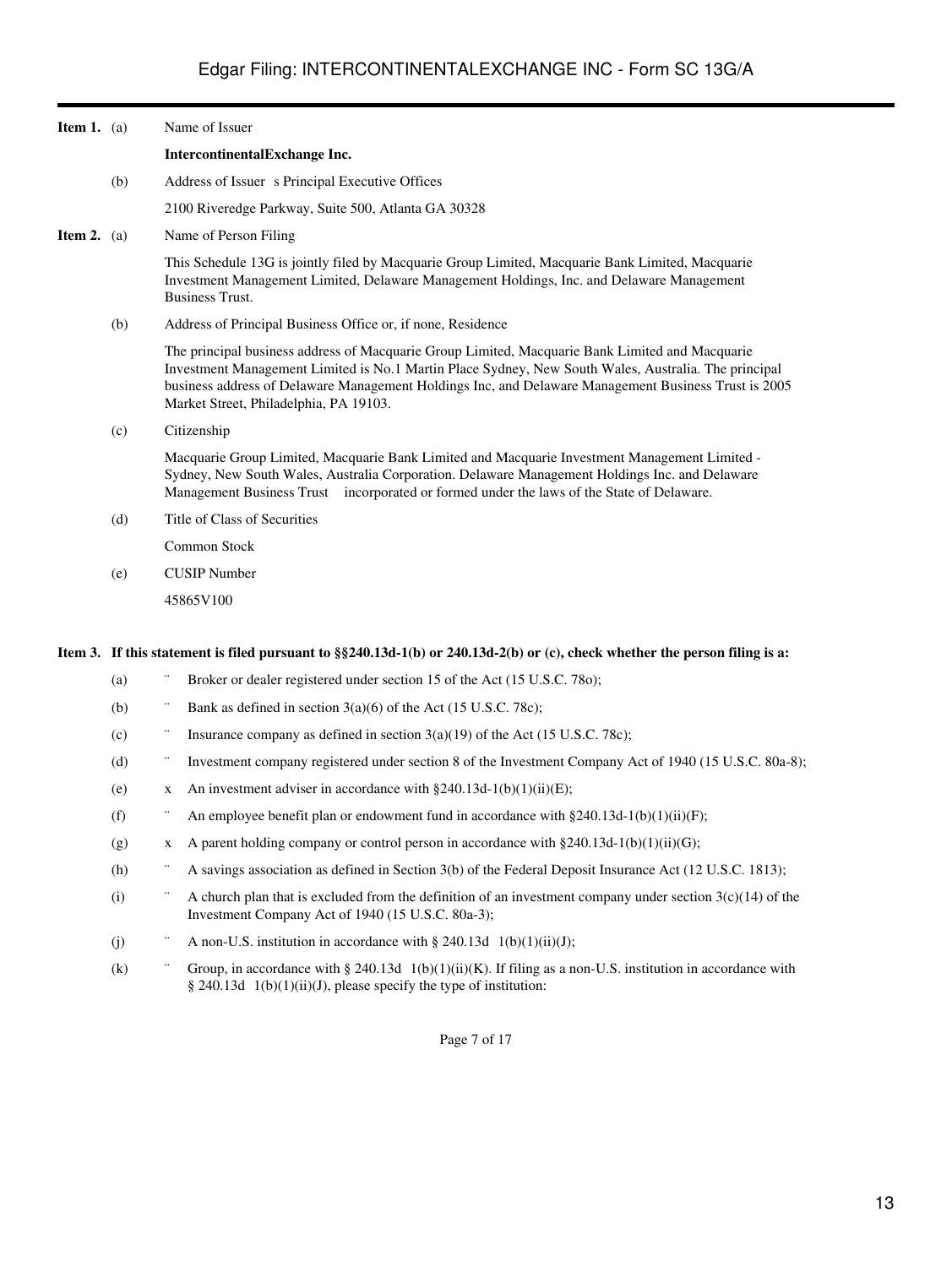### **Item 4. Ownership**

Provide the following information regarding the aggregate number and percentage of the class of securities of the issuer identified in Item 1.

(a) Amount beneficially owned:

See responses on the cover page hereto.

(b) Percent of class:

See responses on the cover page hereto.

- (c) Number of shares as to which the person has:
	- (i) Sole power to vote or to direct the vote

See responses on the cover page hereto.

(ii) Shared power to vote or to direct the vote

 $\overline{0}$ 

(iii) Sole power to dispose or to direct the disposition of

See responses on the cover page hereto.

(iv) Shared power to dispose or to direct the disposition of

0

### **Item 5. Ownership of Five Percent or Less of a Class**

If this statement is being filed to report the fact that as of the date hereof the reporting person has ceased to be the beneficial owner of more than five percent of the class of securities, check the following ¨.

### **Item 6. Ownership of More than Five Percent on Behalf of Another Person**

Not applicable.

### **Item 7. Identification and Classification of the Subsidiary Which Acquired the Security Being Reported on By the Parent Holding Company or Control Person**

See Exhibit A.

## **Item 8. Identification and Classification of Members of the Group**

Not applicable.

## **Item 9. Notice of Dissolution of Group**

Not applicable.

## **Item 10. Certification**

By signing below I certify that, to the best of my knowledge and belief, the securities referred to above were acquired and are held in the ordinary course of business and were not acquired and are not held for the purpose of or with the effect of changing or influencing the control of the issuer of the securities and were not acquired and are not held in connection with or as a participant in any transaction having that purpose or effect.

Page 8 of 17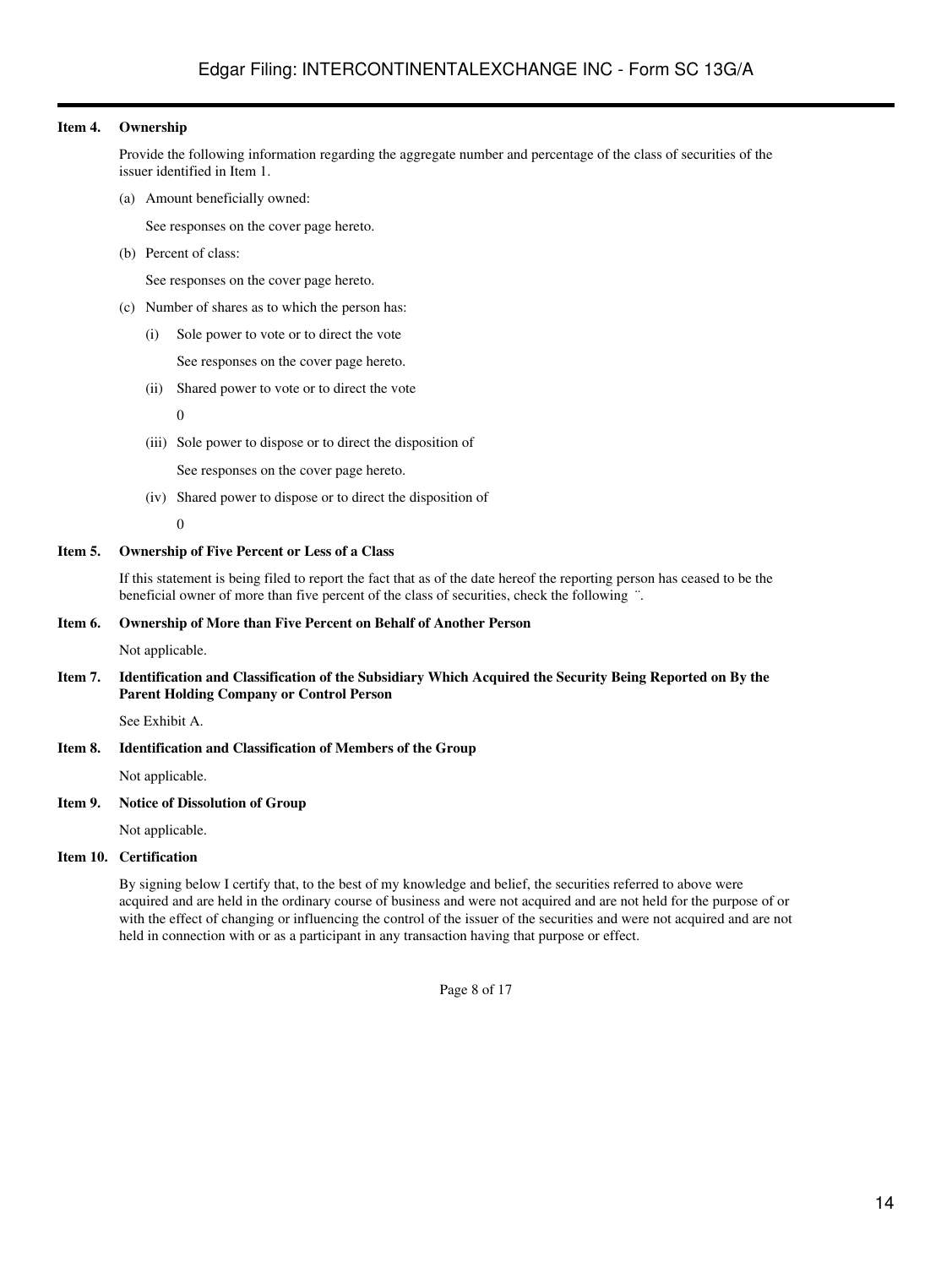#### **Signature**

After reasonable inquiry and to the best of my knowledge and belief, I certify that the information set forth in this statement is true, complete and correct.

Macquarie Group Limited February 14, 2013

Gus Wong

Attorney-in-Fact

Macquarie Bank Limited February 14, 2013

Macquarie Investment Management Limited February 14, 2013

Date

/s/ Gus Wong /s/ Heidi Mortensen<br>Signature /signature /signature /signature /signature /signature /signature /signature /signature /signature /signature /signature /signature /signature /signature /signature /signature /si Signature

Heidi Mortensen

Attorney-in-Fact

Date

/s/ Gus Wong /s/ Heidi Mortensen Signature Signature Signature Signature Signature Signature Signature Signature Signature Signature Signature Signature Signature Signature Signature Signature Signature Signature Signature Signature Signature Signature Si

Gus Wong Heidi Mortensen Attorney-in-Fact Attorney-in-Fact

Date

/s/ Gus Wong /s/ Gus Wong /s/ Gus Wong /s/ Gus Wong /s/ Heidi Mortensen Signature Signature Signature Signature Signature Signature Signature Signature Signature Signature Signature Signature Signature Signature Signature Signature Signature Signature Signature Signature Signature Signature Si

Gus Wong Heidi Mortensen Attorney-in-Fact Attorney-in-Fact

Page 9 of 17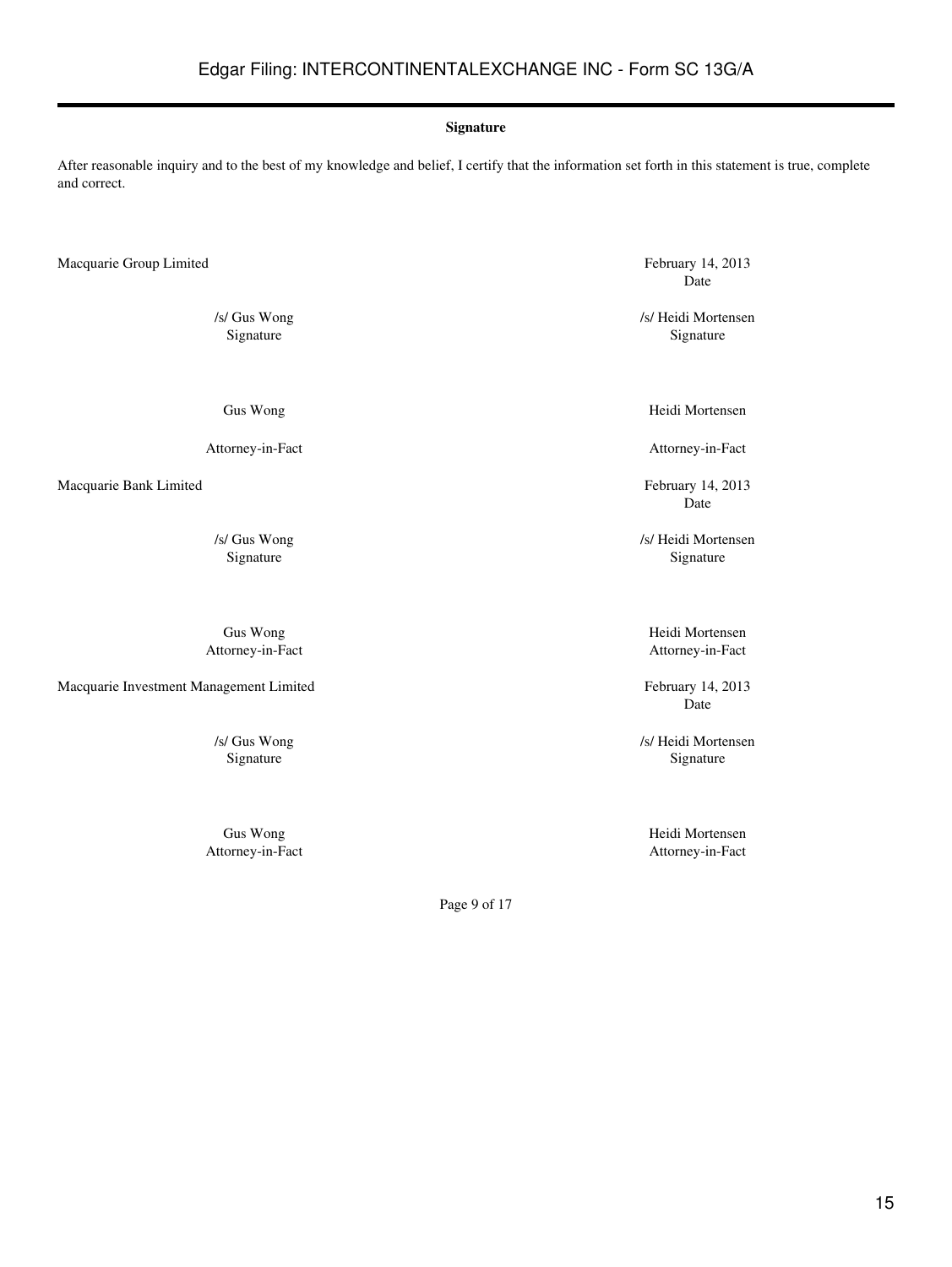After reasonable inquiry and to the best of my knowledge and belief, I certify that the information set forth in this statement is true, complete and correct.

Delaware Management Holdings, Inc February 14, 2013

/s/ Brian L. Murray Signature

Brian L. Murray Chief Compliance Officer

Delaware Management Business Trust February 14, 2013

Date

Date

/s/ Brian L. Murray Signature

Brian L. Murray Chief Compliance Officer

Page 10 of 17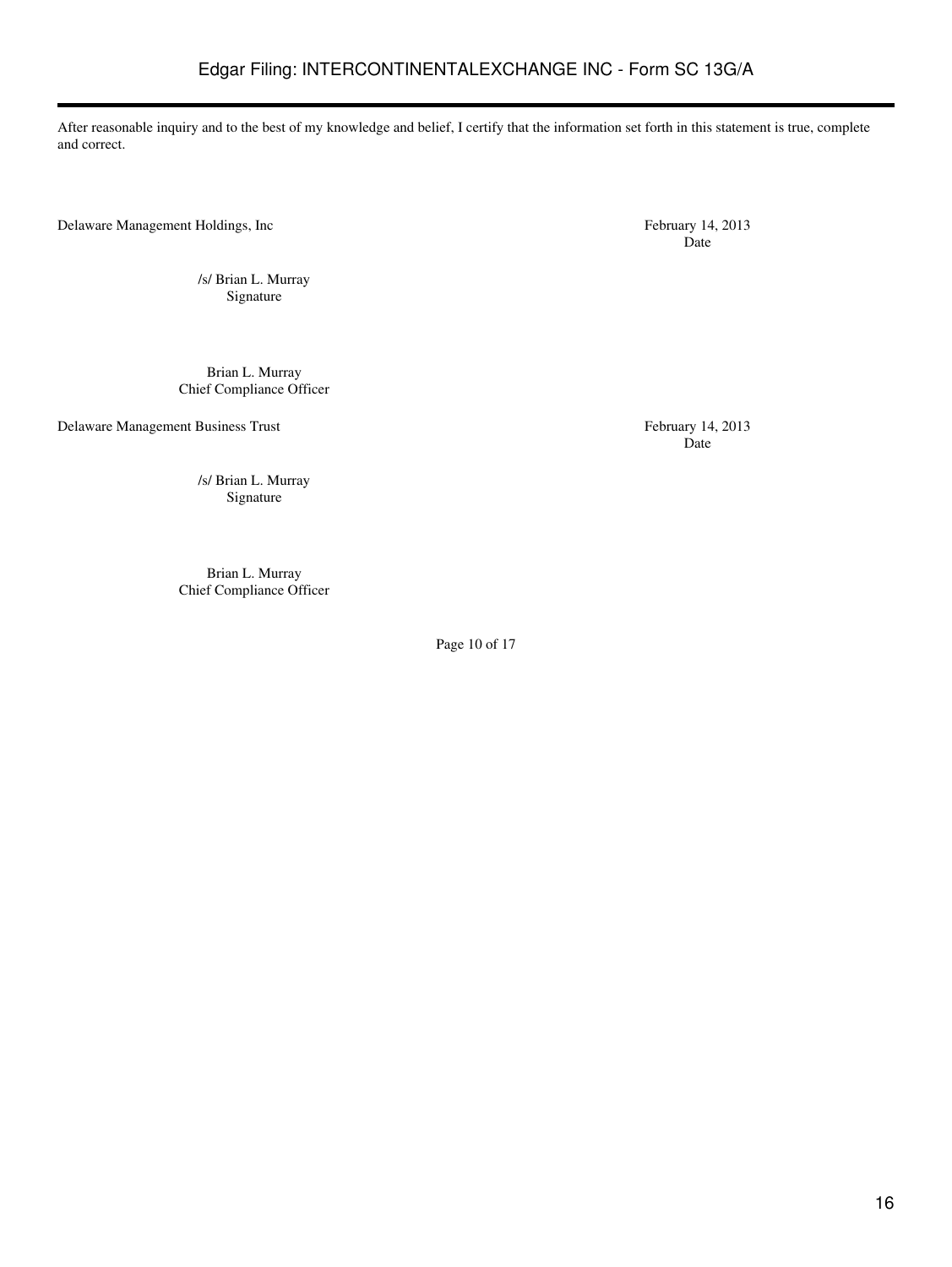## **EXHIBIT A**

#### AGREEMENT TO FILE JOINT ACQUISITION STATEMENTS

AGREEMENT made this 6th day of FEBRUARY, 2012 by and between Delaware Investments Family of Funds listed on Annex A hereto, Delaware Management Business Trust, Delaware Management Holdings, Inc, and the Macquarie Parties listed on Annex B hereto (collectively referred to as the parties).

WHEREAS, the parties hereto may be deemed to be the direct or indirect beneficial owners of the same equity securities for the purpose of the reporting requirements of Section 13(d) of the Securities Exchange Act of 1934, as amended (the Exchange Act), and

WHEREAS, the regulations promulgated under Section 13(d) of the Exchange Act permit the joining of such beneficial owners in the filing of a single Joint Acquisition Statement reporting such ownership to the Securities and Exchange Commission.

NOW, THEREFORE, in consideration of the mutual covenants herein contained, and each of the parties hereto intending to be legally bound, it is agreed as follows:

1. In the event that any two or more parties shall be deemed to be the direct or indirect beneficial owners of the same equity security required to be reported to the Securities and Exchange Commission such parties may join together in the filing of a Joint Acquisition Statement with respect to that security. Additional persons who may after the date hereof be deemed to be the direct or indirect beneficial owners of the same equity security as a party hereto and required to be reported to the Securities and Exchange Commission (a New Party) may be added as a party this agreement by signing a counterpart hereof. An amendment to this agreement is deemed effective upon the signature of such new party and the amendment of the applicable Annex which may be affixed to this agreement as amended. Each party hereto agrees that this agreement, as it may be amended from time to time as provided herein, is a valid and binding agreement of each such party.

2. With respect to each Joint Acquisition Statement in which a party joins, each party acknowledges that (a) it will be eligible under applicable regulations of the Securities and Exchange Commission to join in the filing and (b) it will be responsible for the timely filing of such statement and any amendments thereto and the completeness and accuracy of the information concerning such party; but each such party shall not be responsible for the completeness and accuracy of the information concerning the other parties making the filing, unless such party knows or has reason to believe that such information with respect to such other parties is inaccurate.

3. The parties consent to the inclusion of a copy of this agreement as an exhibit to any Joint Acquisition Statement filed on behalf of any of them.

Page 11 of 17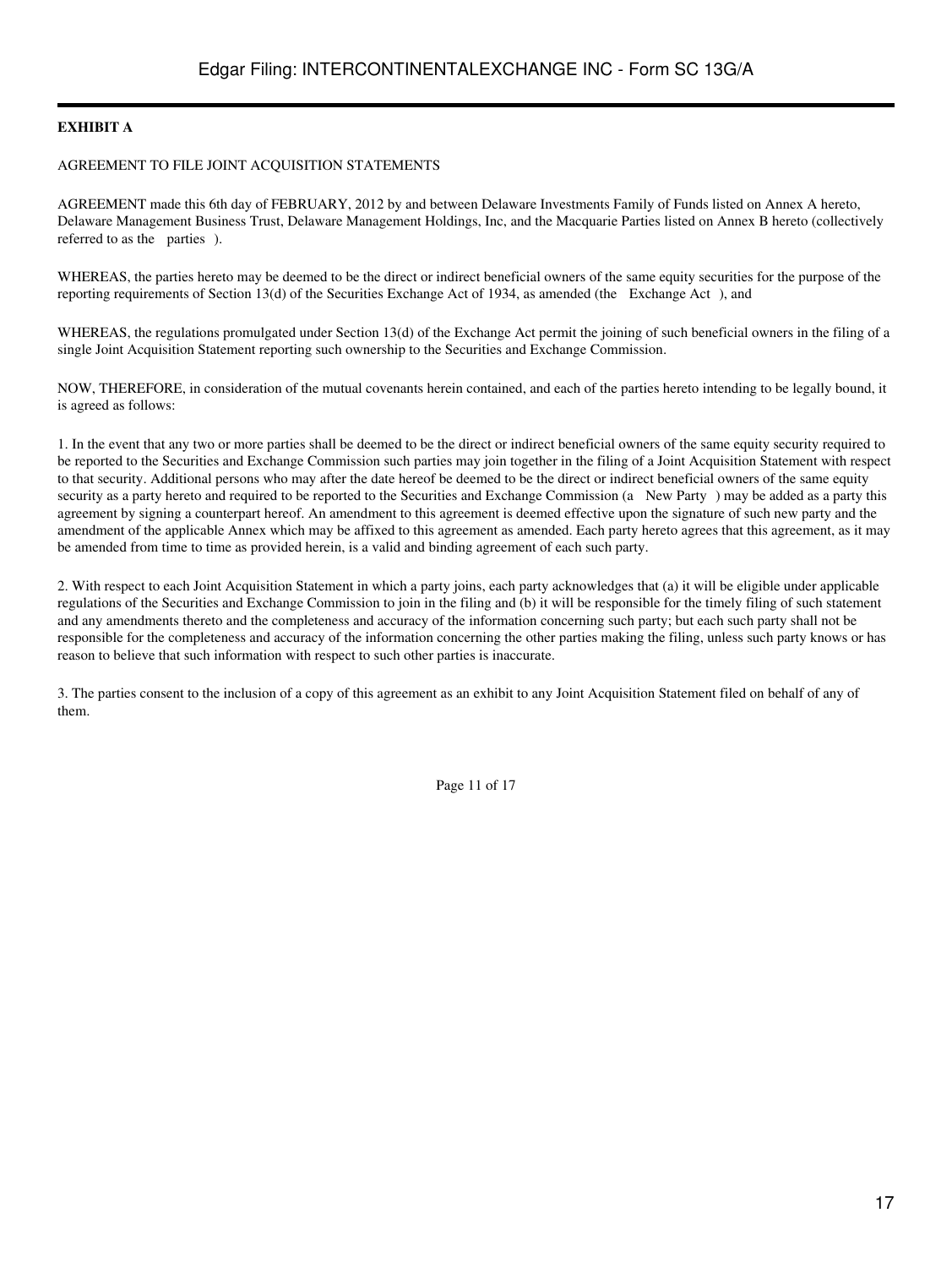## Edgar Filing: INTERCONTINENTALEXCHANGE INC - Form SC 13G/A

IN WITNESS WHEREOF, the parties hereto have executed this agreement by their duly authorized officers as of the date set forth above.

DELAWARE INVESTMENTS FAMILY OF FUNDS (listed on Annex A hereto)

ATTEST BY:

/s/ Brian L. Murray /s/ David P. O Connor

Brian L. Murray David P/ O Connor<br>
External Counsel of Compliance Officer<br>
Seneral Counsel Chief Compliance Officer

DELAWARE MANAGEMENT BUSINESS TRUST

Brian L. Murray David P/ O Connor Chief Compliance Officer General Counsel General Counsel

DELAWARE MANAGEMENT HOLDINGS, INC.

Signature Signature Signature Signature Signature Signature Signature Signature Signature Signature Signature Signature Signature Signature Signature Signature Signature Signature Signature Signature Signature Signature Si

Brian L. Murray David P/ O Connor<br>
External Counsel Counsel Counsel Counsel<br>
Separate Counsel Chief Compliance Officer

THE MACQUARIE PARTIES (LISTED ON ANNEX B HERETO)

ATTEST BY:

Signature Signature Signature Signature Signature Signature Signature Signature Signature Signature Signature Signature Signature Signature Signature Signature Signature Signature Signature Signature Signature Signature Si

/s/ Brian L. Murray /s/ David P. O Connor Signature Signature Signature Signature Signature Signature Signature Signature Signature

/s/ Brian L. Murray /s/ David P. O Connor

/s/ Gus Wong /s/ Heidi Mortensen Signature Signature Signature Signature Signature Signature Signature Signature Signature Signature Signature Signature Signature Signature Signature Signature Signature Signature Signature Signature Signature Signature Si

Gus Wong Heidi Mortensen Attorney-in-Fact Attorney-in-Fact

Page 12 of 17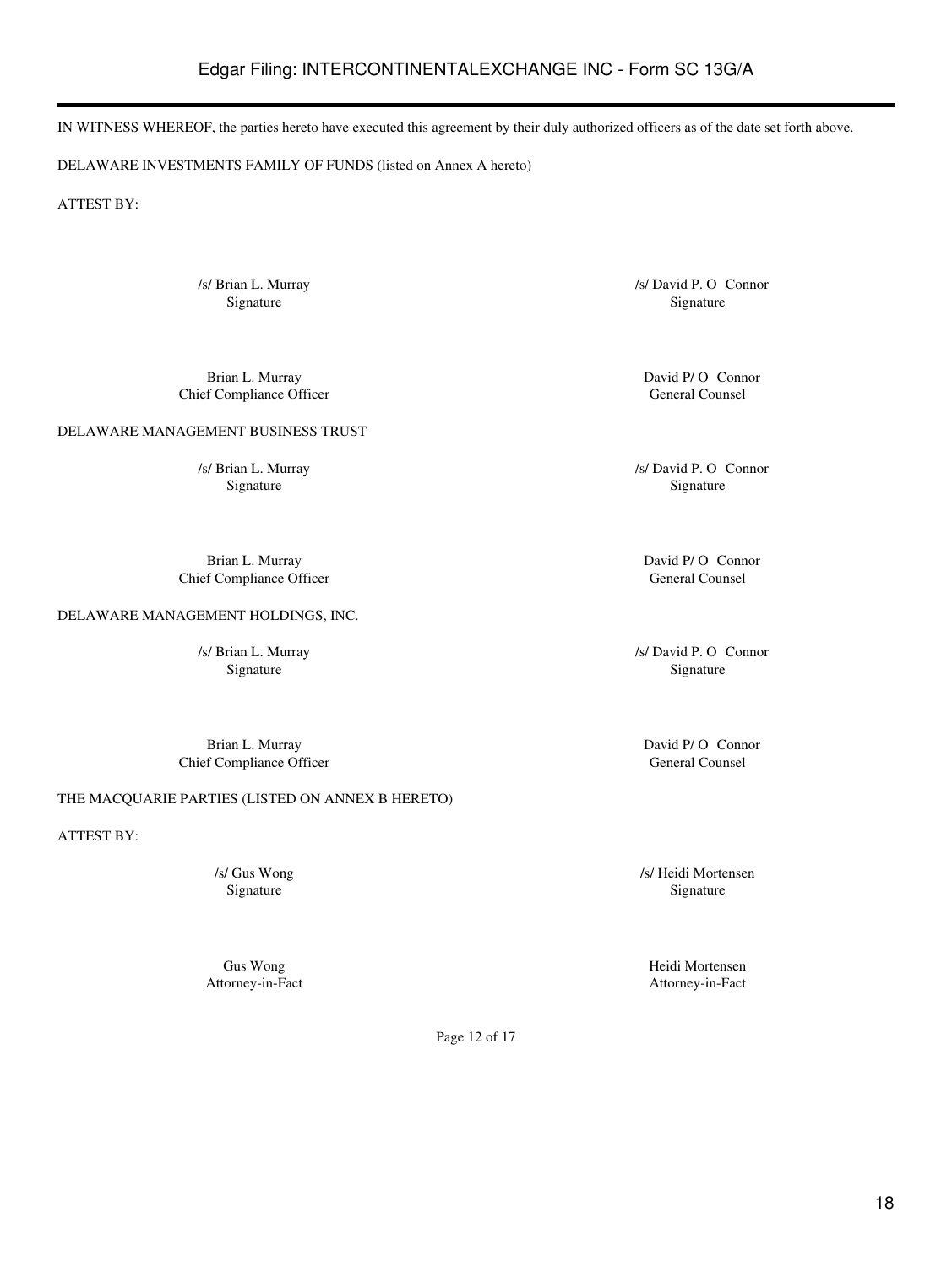## JOINT FILING AGREEMENT AMENDMENT

Macquarie Americas Corp. may be deemed to be a direct or indirect beneficial owner of the same equity securities for the purpose of the reporting requirements of Section 13(d) of the Securities Exchange Act of 1934, as amended, as the parties to the Joint Filing Agreement dated February 6<sup>th</sup>, 2012 and hereby agree to become a Macquarie party thereto by execution of the below counterpart to such agreement.

IN WITNESS WHEREOF, the parties hereto have executed this agreement by their duly authorized officers on March 2, 2012.

MACQUARIE AMERICAS CORP.

ATTEST BY:

/s/ Paul Beck /s/ Brian Hughes Signature Signature Signature Signature Signature Signature Signature Signature Signature Signature Signature Signature Signature Signature Signature Signature Signature Signature Signature Signature Signature Signature Si

Paul Beck Brian Hughes Executive Director Executive Director

Page 13 of 17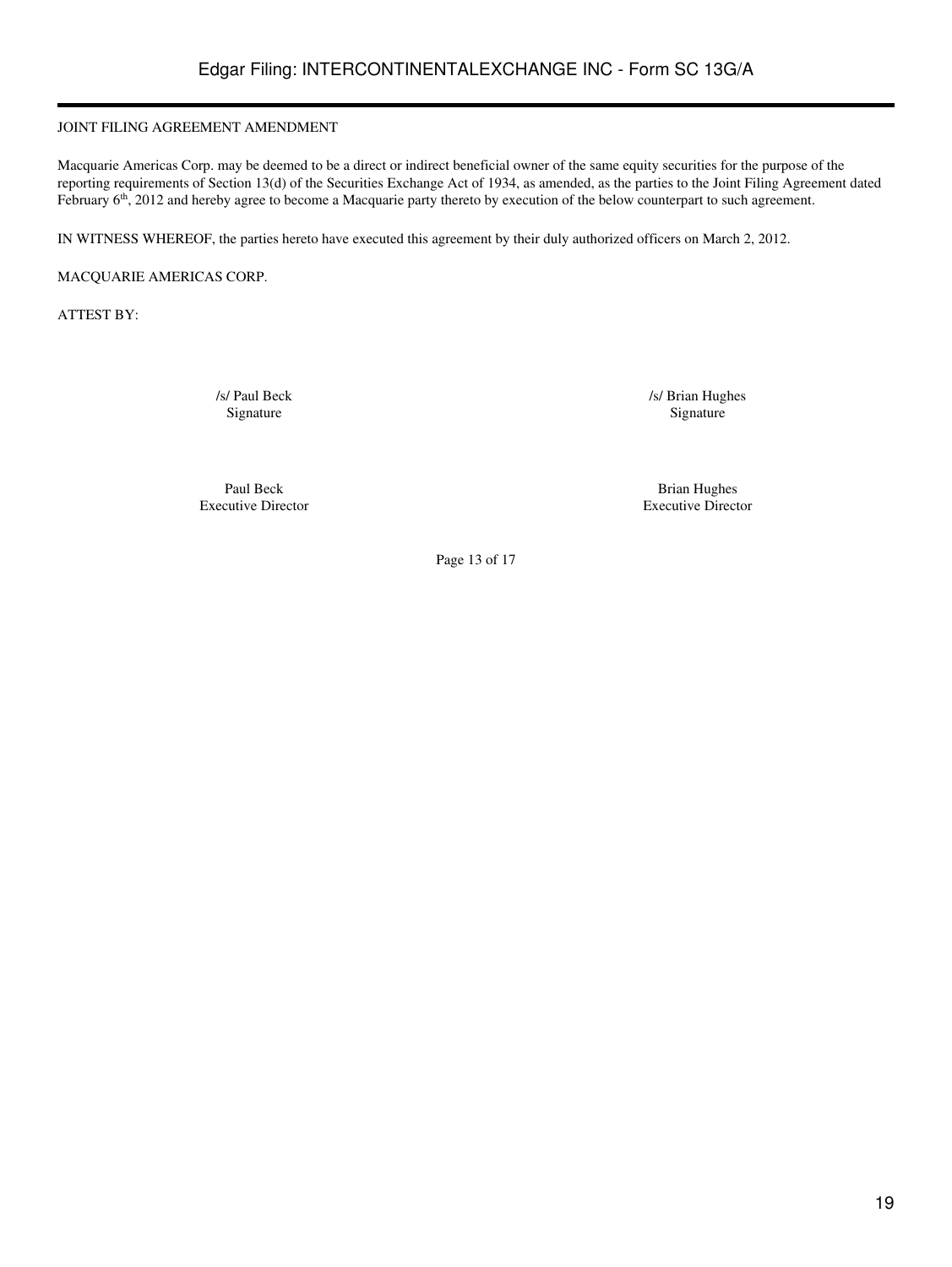## JOINT FILING AGREEMENT AMENDMENT

Macquarie Group (US) Holdings No. 1 Pty Ltd. may be deemed to be a direct or indirect beneficial owner of the same equity securities for the purpose of the reporting requirements of Section 13(d) of the Securities Exchange Act of 1934, as amended, as the parties to the Joint Filing Agreement dated February 6<sup>th</sup>, 2012 and hereby agree to become a Macquarie party thereto by execution of the below counterpart to such agreement.

IN WITNESS WHEREOF, the parties hereto have executed this agreement by their duly authorized officers on September 20, 2012.

Macquarie Group (US) Holdings No. 1 Pty Ltd

ATTEST BY:

/s/ Heidi Mortensen /s/ Gus Wong Signature Signature Signature Signature Signature Signature Signature Signature Signature Signature Signature Signature Signature Signature Signature Signature Signature Signature Signature Signature Signature Signature Si

Heidi Mortensen Gus Wong Attorney-in-Fact Attorney-in-Fact

Page 14 of 17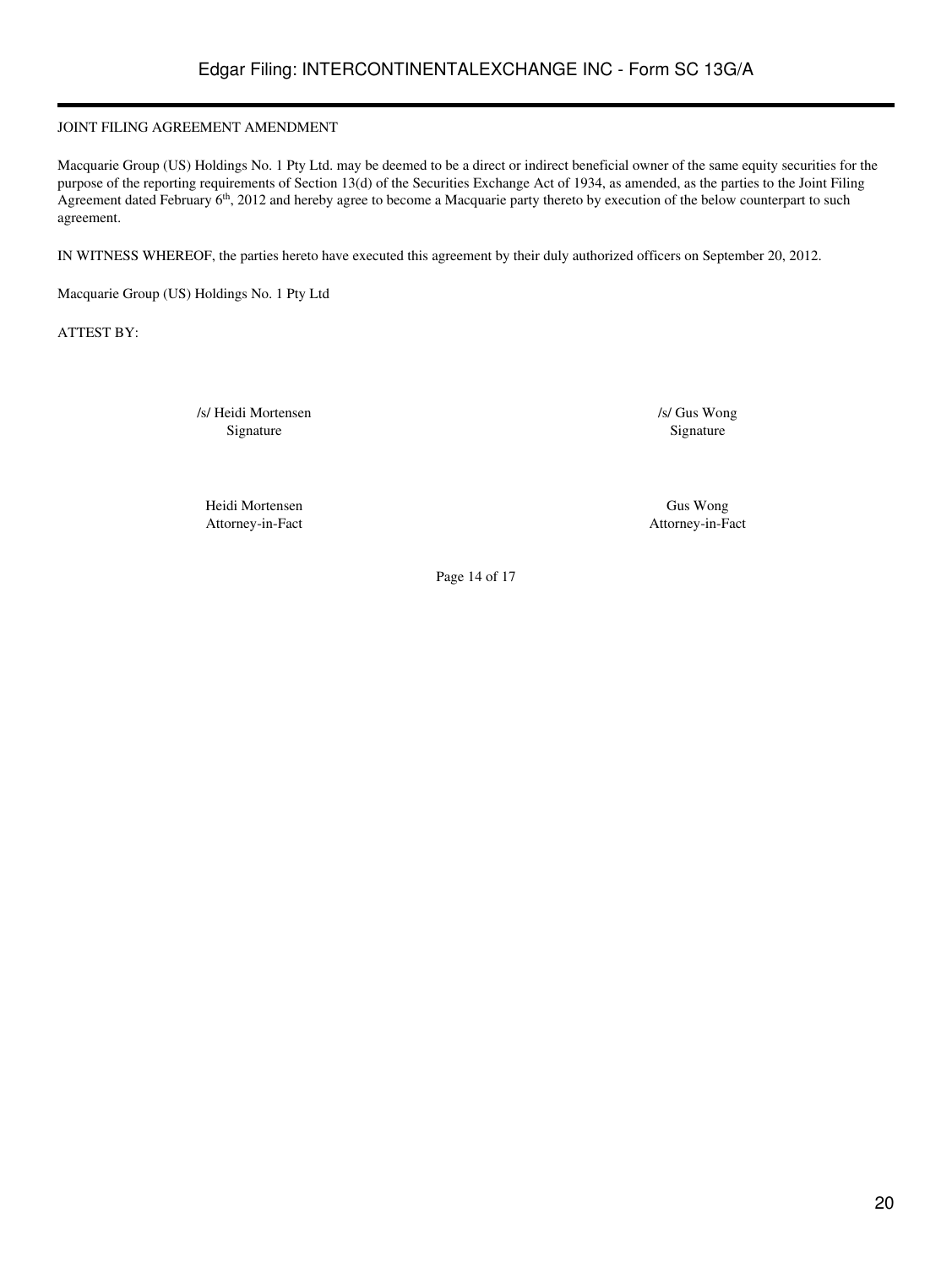Annex A Delaware Investments Family of Funds

DELAWARE GROUP EQUITY FUNDS I

DELAWARE GROUP EQUITY FUNDS II

DELAWARE GROUP EQUITY FUNDS III

DELAWARE GROUP EQUITY FUNDS IV

DELAWARE GROUP EQUITY FUNDS V

DELAWARE GROUP INCOME FUNDS

DELAWARE GROUP LIMITED-TERM GOVERNMENT FUNDS

DELAWARE GROUP CASH RESERVE

DELAWARE GROUP GOVERNMENT FUND

DELAWARE GROUP STATE TAX-FREE INCOME TRUST

DELAWARE GROUP TAX-FREE FUND

DELAWARE GROUP GLOBAL & INTERNATIONAL FUNDS

DELAWARE GROUP TAX-FREE MONEY FUND

DELAWARE GROUP ADVISER FUNDS

DELAWARE VIP TRUST

DELAWARE POOLED TRUST

DELAWARE GROUP FOUNDATION FUNDS

DELAWARE INVESTMENTS DIVIDEND AND INCOME FUND, INC.

DELAWARE ENHANCED GLOBAL DIVIDEND AND INCOME FUND

VOYAGEUR INSURED FUNDS

VOYAGEUR INTERMEDIATE TAX FREE FUNDS

VOYAGEUR MUTUAL FUNDS

VOYAGEUR MUTUAL FUNDS II

VOYAGEUR MUTUAL FUNDS III

VOYAGEUR TAX FREE FUNDS

DELAWARE INVESTMENTS COLORADO MUNICIPAL INCOME FUND, INC.

DELAWARE INVESTMENTS NATIONAL MUNICIPAL INCOME FUND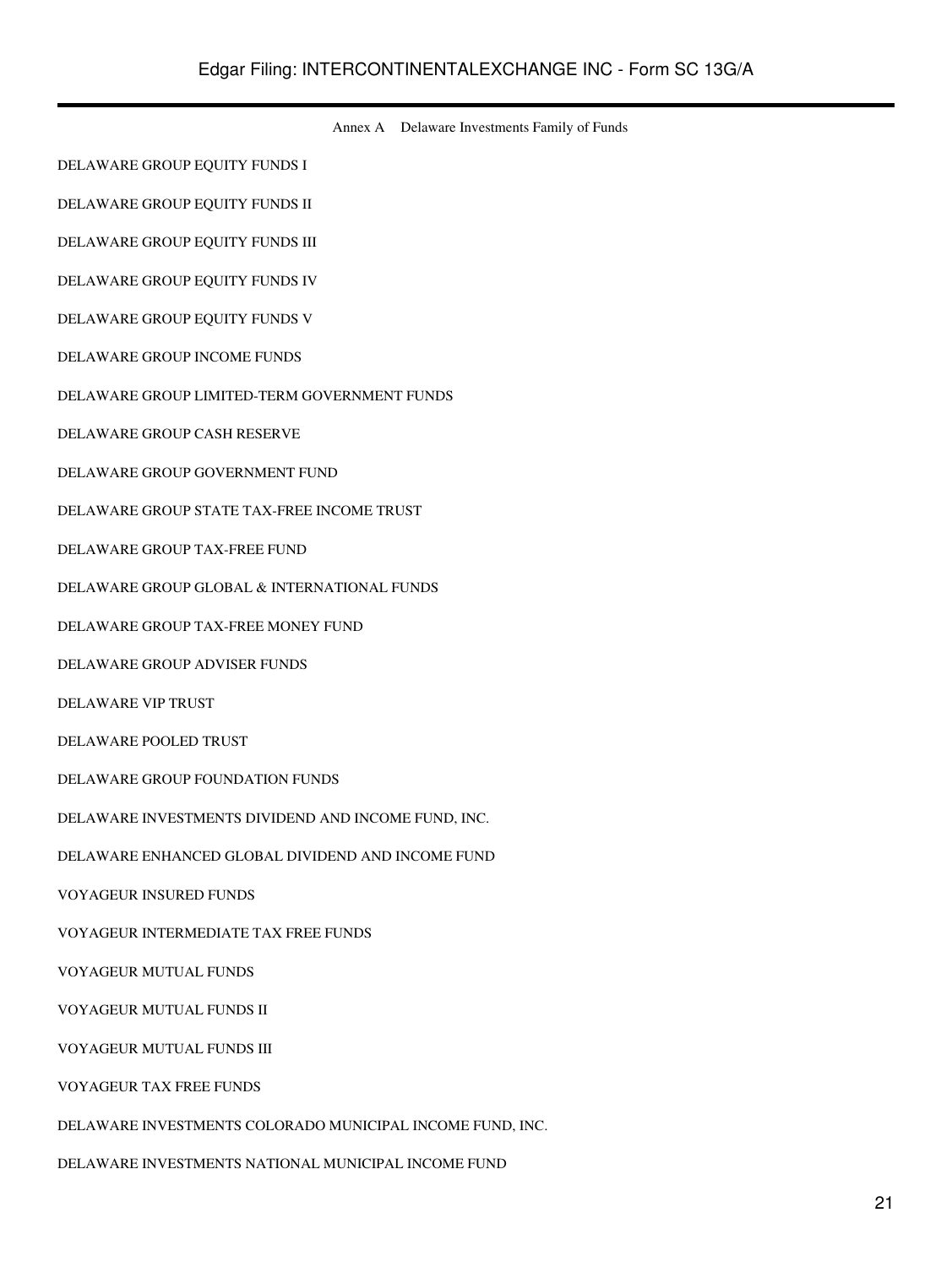## Edgar Filing: INTERCONTINENTALEXCHANGE INC - Form SC 13G/A

DELAWARE INVESTMENTS MINNESOTA MUNICIPAL INCOME FUND II, INC.

Page 15 of 17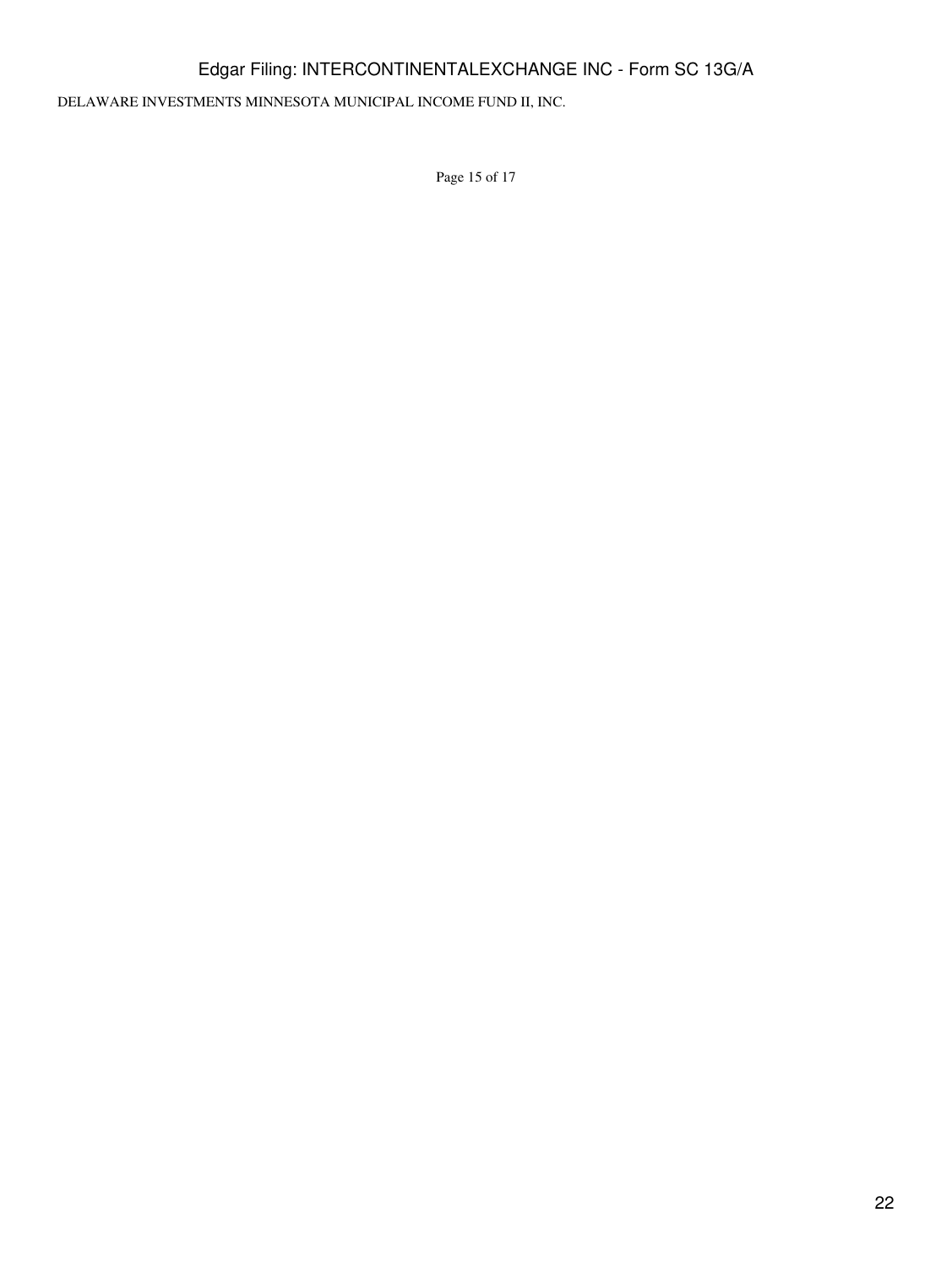|                                                   | Annex B | the Macquarie Parties |
|---------------------------------------------------|---------|-----------------------|
| Macquarie Group Limited                           |         |                       |
| Macquarie Bank Limited                            |         |                       |
| Macquarie Affiliated Managers (USA) Inc.          |         |                       |
| Macquarie Affiliated Managers Holdings (USA) Inc. |         |                       |
| Macquarie Americas Holdings Pty Ltd.              |         |                       |
| Macquarie B.H. Pty Limited                        |         |                       |
| Macquarie FG Holdings Inc.                        |         |                       |
| Macquarie Funding Holdings Inc.                   |         |                       |
| Macquarie Investment Management Limited           |         |                       |
| Macquarie Americas Corp.                          |         |                       |
| Macquarie Group (US) Holdings No. 1 Pty Ltd       |         |                       |

Page 16 of 17